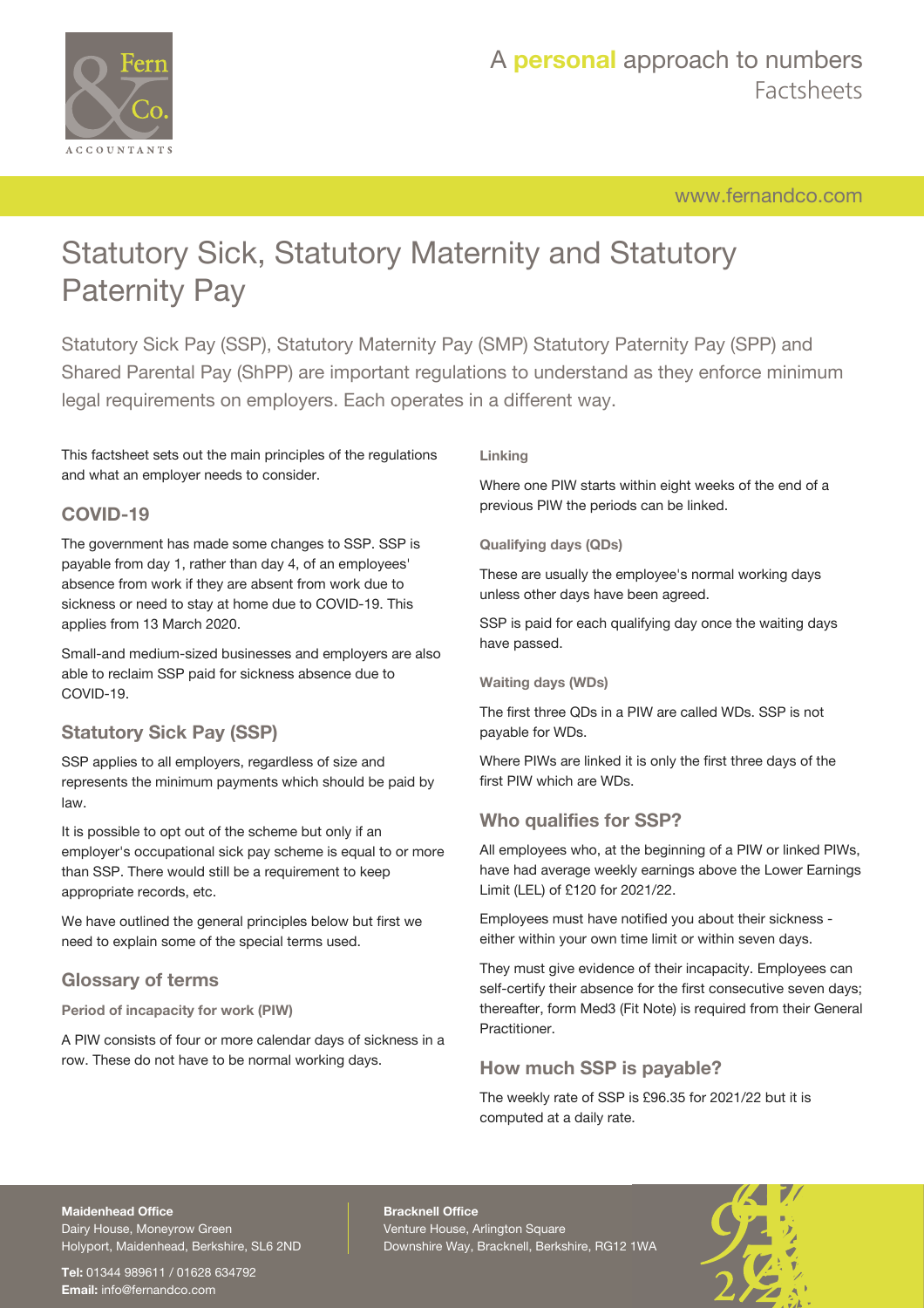

## A **personal** approach to numbers Factsheets

## [www.fernandco.com](http://www.fernandco.com)

### **The daily rate**

The daily rate may vary for different employees. It is calculated by dividing the weekly rate by the number of qualifying days in a week. For example an employee with a five day working week would have a daily rate of £19.27 for 2021/22.

Only QDs qualify for SSP and remember the first three days (WDs) do not qualify unless the absence is COVID-19 related.

### **Maximum SSP**

The maximum entitlement is 28 weeks in each period of sickness or linked PIW.

Employers are not able to recover SSP paid for sickness absences.

### **Pay as You Earn (PAYE) and records**

SSP is included in gross pay and PAYE is operated as normal.

Employers should monitor sickness absence and maintain detailed records as these will be required for PAYE purposes.

## **Statutory Maternity Pay (SMP)**

SMP is paid to female employees or former employees who have had or are about to have a baby.

The payment of SMP is compulsory where the employee fulfils certain requirements.

### **The requirements**

SMP is payable provided the employee has:

- started her maternity leave
- given 28 days notice of her maternity leave (unless with good reason)
- provided medical evidence with a form (MATB1)
- been employed continuously for 26 weeks up to and including her qualifying week

• had average weekly earnings (AWE) above the LEL in the relevant period.

It is important to note that mothers have a legal entitlement to take up to 52 weeks off around the time of the birth of their baby, whether or not they qualify for SMP. This means that mothers can choose to take up to one year off in total.

## **The amount payable**

The rates of SMP, SPP, statutory shared parental pay and statutory adoption pay are £151.97 per week (or 90% of the person's average weekly earnings if that is less than £151.97 for (2021/22).

SMP is payable for a maximum of 39 weeks. The date the baby is due, as shown on the MATB1 certificate, determines the maternity pay period entitlement and not the date the baby is born. The rates of SMP are as follows:

- first six weeks at 90% of AWE (see below)
- up to a further 33 weeks at the lower of:
- 90% of AWE
- £151.97 for 2021/22.

SMP is treated as normal pay.

**Average weekly earnings (AWE)**

AWE need to be calculated for two purposes:

- to determine if the employee is entitled to SMP (earnings must be above the LEL)
- to establish the rate of SMP.

The average is calculated by reference to the employee's relevant period. This is based on an eight week period up to the end of the qualifying week, which is 15 weeks before the baby is due. In some instances, subsequent pay rises have to be taken into account when calculating SMP. Earnings, for this purpose, are the same as for Class 1 NICs and include SSP.

#### **Maidenhead Office**

Dairy House, Moneyrow Green Holyport, Maidenhead, Berkshire, SL6 2ND

**Tel:** 01344 989611 / 01628 634792 **Email:** [info@fernandco.com](mailto:info@fernandco.com)

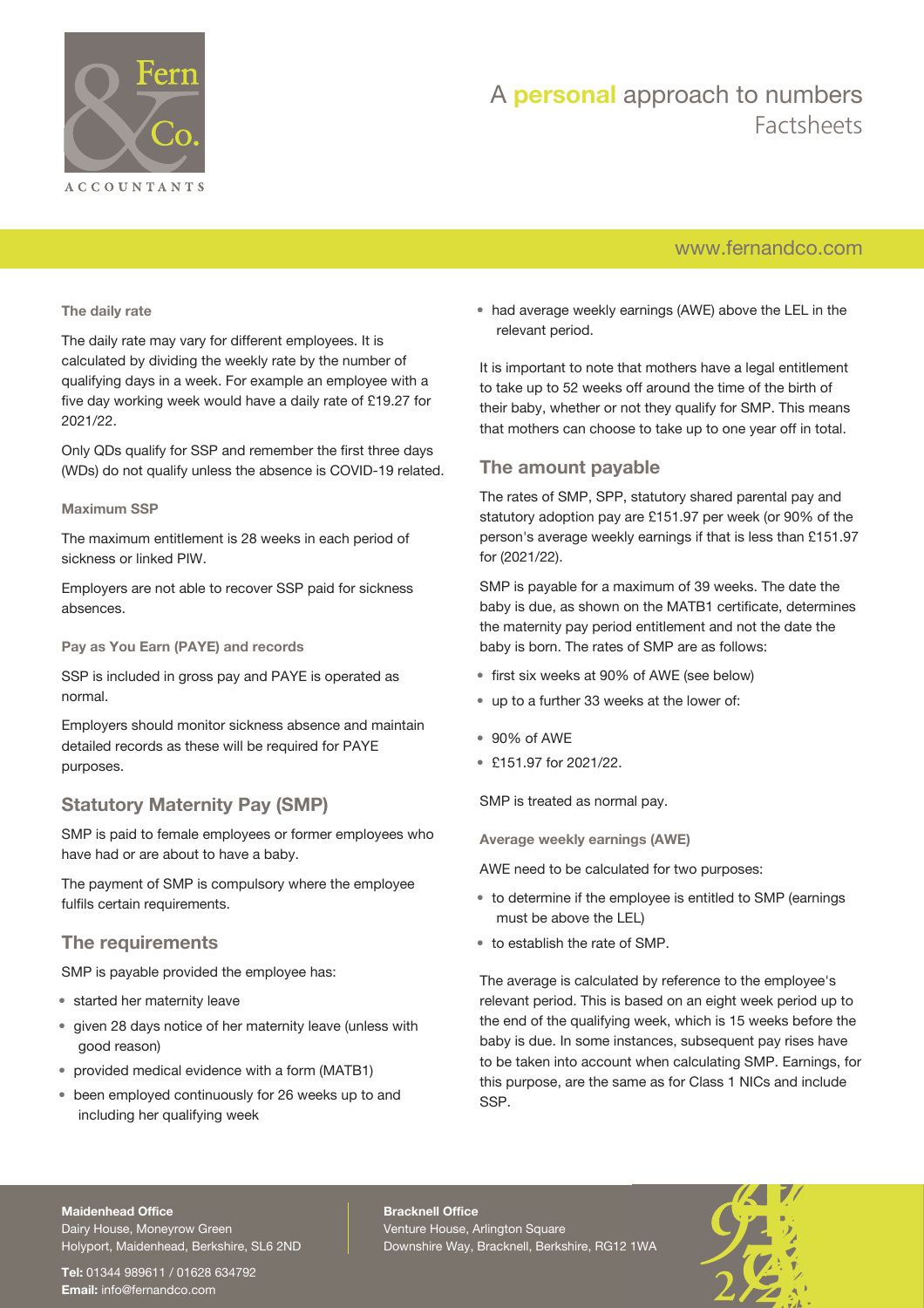

## A **personal** approach to numbers Factsheets

## [www.fernandco.com](http://www.fernandco.com)

**Recovery of SMP**

92% of SMP paid can be recovered by deduction from the monthly PAYE payments.

Employers may qualify for Small Employers' Relief (SER). SER is 100% of SMP plus 3% compensation.

To qualify for SER, the current limits are:

- total gross Class 1 NICs for the employee's qualifying tax year must be less than £45,000
- the employee's qualifying tax year is the last complete tax year that ends before the start of her qualifying week.

### **Glossary of terms**

### **Week baby due**

The week in which the baby is expected to be born. This starts on a Sunday.

**Qualifying week (QW)**

The 15th week before the week the baby is due.

The week the baby is due and the QW are easy to establish using software or online calculators which are available through [gov.uk basic PAYE tools](https://www.gov.uk/basic-paye-tools).

**Maternity Pay Period (MPP)**

The period of up to 39 weeks during which SMP can be paid.

### **MATB1**

Maternity certificate provided by a midwife or doctor. This is available up to 20 weeks before the baby is due. SMP cannot be paid without this.

## **Ordinary Statutory Paternity Pay (OSPP)**

OSPP is paid to partners who take time off to care for the baby or support the mother in the first few weeks after the birth. OSPP was previously known as SPP.

It is available to:

- a biological father
- a partner/husband or civil partner who is not the baby's biological father
- a mother's female partner in a same sex couple.

The partner must have:

- given 28 days' notice of their paternity leave (unless with good reason)
- provided a declaration of family commitment on form SC3
- been employed continuously for 26 weeks up to and including their qualifying week
- had average weekly earnings above the LEL in the relevant period.

### **The amount payable**

OSPP is payable for a maximum of two weeks: it must be taken as a block either one week or a complete fortnight but not two single weeks at the following rates:

- the lower of:
- 90% of AWE
- £151.97 for 2021/22.

OSPP is treated as normal pay.

The calculation of AWE and the recovery of OSPP are subject to the same rules as for SMP.

Fathers have the right to take unpaid leave to attend up to two antenatal appointments.

### **Adoptive parents**

To qualify for Statutory Adoption Pay (SAP), an employee must meet the same earnings and service criteria as an employee seeking to qualify for SMP. An employee must provide his or her employer with evidence of the adoption and a declaration that he or she has elected to receive SAP. HMRC form SC4 provides a declaration form that can be

### **Maidenhead Office**

Dairy House, Moneyrow Green Holyport, Maidenhead, Berkshire, SL6 2ND

**Tel:** 01344 989611 / 01628 634792 **Email:** [info@fernandco.com](mailto:info@fernandco.com)